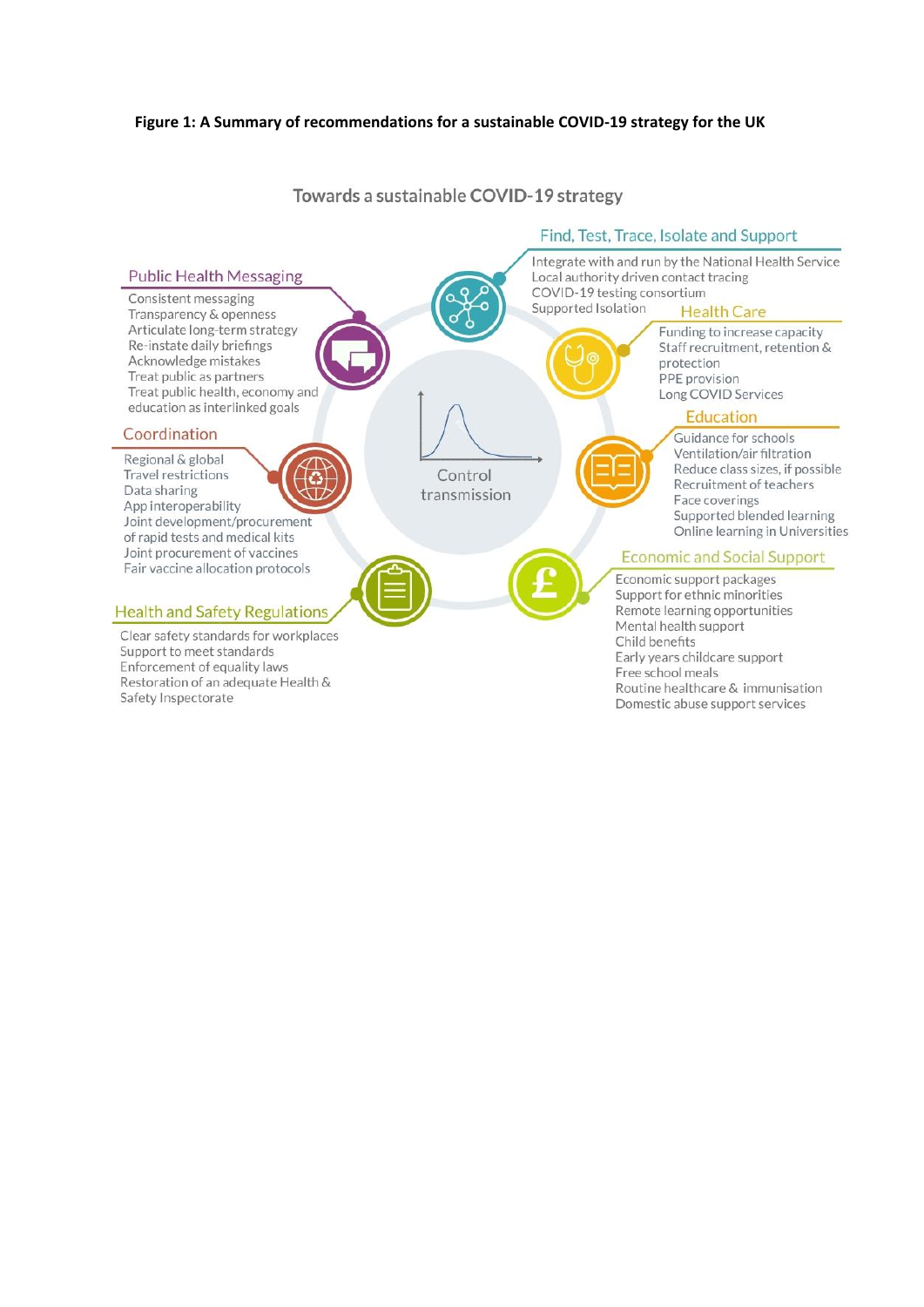## **Co-signatories:**

Sarah Ali, EveryDoctor, UK Laura Bear, London School of Economics and Political Science, London, UK Debby Bogaert, University of Edinburgh, UK Maya H Buch, University of Manchester, UK Rochelle Ann Burgess, University College London, UK Evelyn Balsells, University of Edinburgh, UK Stephane Bourgeois, Queen Mary University of London, UK Reinhard Busse, Technische Universität Berlin, Germany Roberto Cacciola, Università Di Tor Vergata, Rome, Italy David Cameron, University of Edinburgh Cancer Centre, UK Andrew Carson-Stevens, Cardiff University, UK Yves Charpak, "Fondation Charpak, L'esprit des Sciences", France Tim Colbourn, University College London, UK Panos Deloukas, Queen Mary University of London, UK John Drury, University of Sussex, UK Karl Friston, University College London, UK Valentina Gallo, University of Groningen, Campus Fryslân, The Netherlands Lynn R. Goldman, George Washington University Milken Institute School of Public Health, Washington, DC, USA Liz Grant, University of Edinburgh, UK Trisha Greenhalgh, University of Oxford, UK Deepti Gurdasani, Queen Mary University of London, UK Ewen M Harrison, University of Edinburgh, UK Jo Hockley, University of Edinburgh, UK Emma Hodcroft, University of Basel, Switzerland Katherine Hickman, General Practitioner Bradford, UK David J. Hunter, University of Oxford, UK Zoë Hyde, University of Western Australia, Perth, Australia Anand D Jeyasekharan, National University of Singapore, Singapore Stavroula Kanoni, Queen Mary University of London, UK Bernard Keavney, The University of Manchester, UK Jason Kindrachuk, University of Manitoba, Canada Thomas Knowles, EveryDoctor, UK Elias Kondilis, Aristotle University of Thessaloniki, Greece Krutika Kuppalli, Medical University of South Carolina, Charleston, SC, USA Mark L Levy, Locum GP London, UK Alastair H Leyland, University of Glasgow, UK Saturnino Luz, University of Edinburgh, UK Maimuna S. Majumder, Harvard Medical School, Boston Children's Hospital, Boston, MA USA Eirini Marouli, Queen Mary University of London, UK Jose M Martin-Moreno, Preventive Medicine and Public Health, University of Valencia, Spain Bruce Mason, University of Edinburgh, UK Martin McKee, London School of Hygiene and Tropical Medicine, and Independent SAGE Susan Michie, University College London, UK